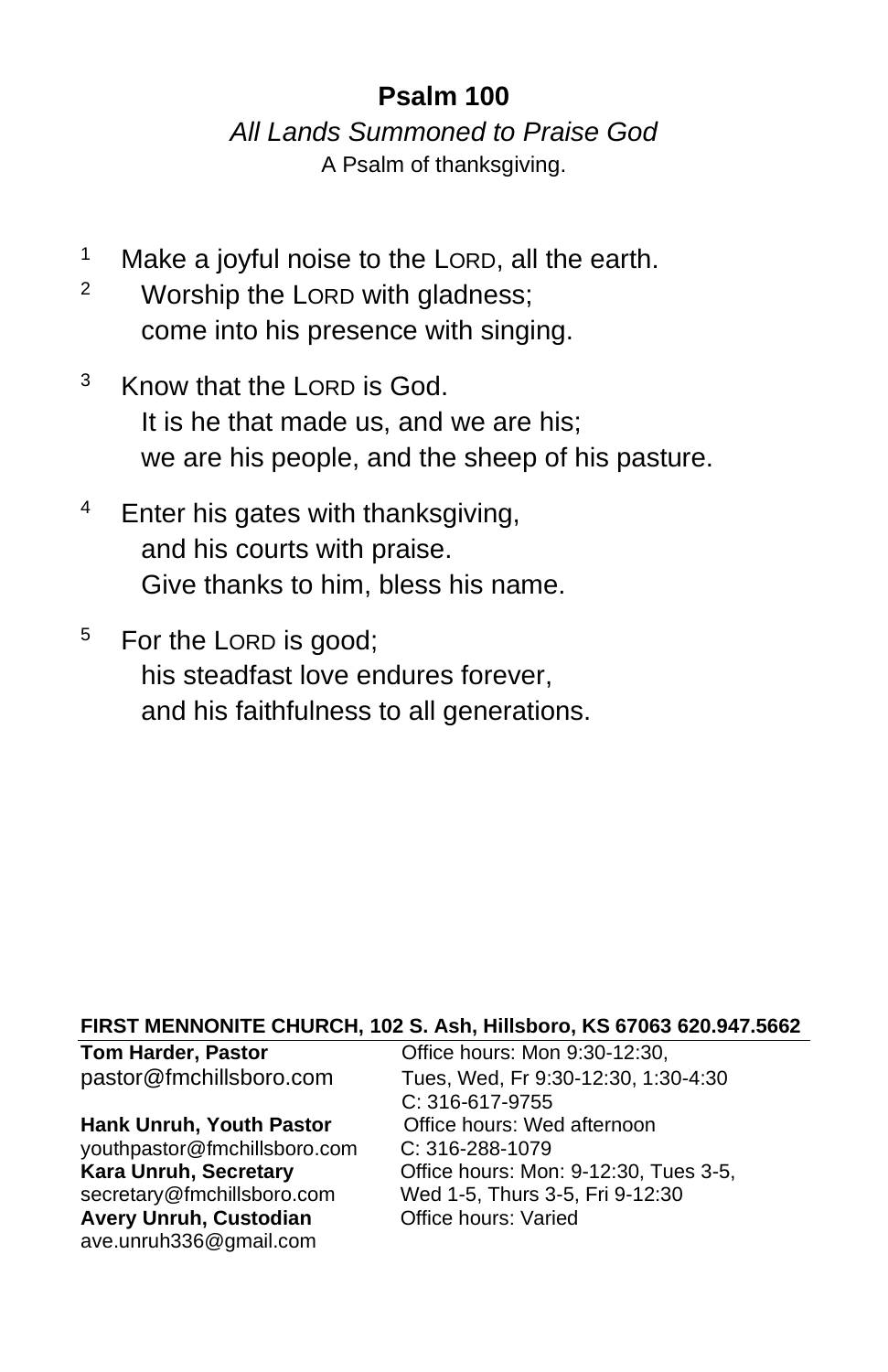

# **FIRST MENNONITE** CHURCH

 In Christ – Making Disciples through Loving Relationships.

Worship 10:30 a.m.

 **Sunday Worship September 19, 2021 A Service of Psalm and Song**

| <b>Gathering Music</b>    |
|---------------------------|
| Welcome and Announcements |
| Prelude to Worship        |
|                           |

Shirley Baltzer Sandy Hiebert

# **Shirley Baltzer** *A Service of Psalm and Song* \*Call to Worship *Psalm 118:24; 122:1 VT 15, 16* \*Prayer **GATHERING** *Psalm 100 VT 20* All People That on Earth Do Dwell (Psalm 100) VT 05 Be Still and Know (Psalm 46:10) VT 37 **PRAISING** *Psalm 108:1, 6-7 VT 108* Praise, My Soul, the King of Heaven (Psalm 103) VT 75 Praise the Lord, Sing Hallelujah (Psalm 148) VT 95 Praise, I Will Praise You Lord (Psalm 9:1-2) VT 131 **RECONCILING** Create in Me a Clean Heart (Psalm 55:1-2) VT 141 **TELLING GOD'S STORY** *Psalm 104 (excerpts) VT 185* Creation Is a Song (Psalm 19) VT 181 O God, You Search Me (Psalm 139) VT 199 A Mighty Fortress If Our God (Psalm 46) VT 421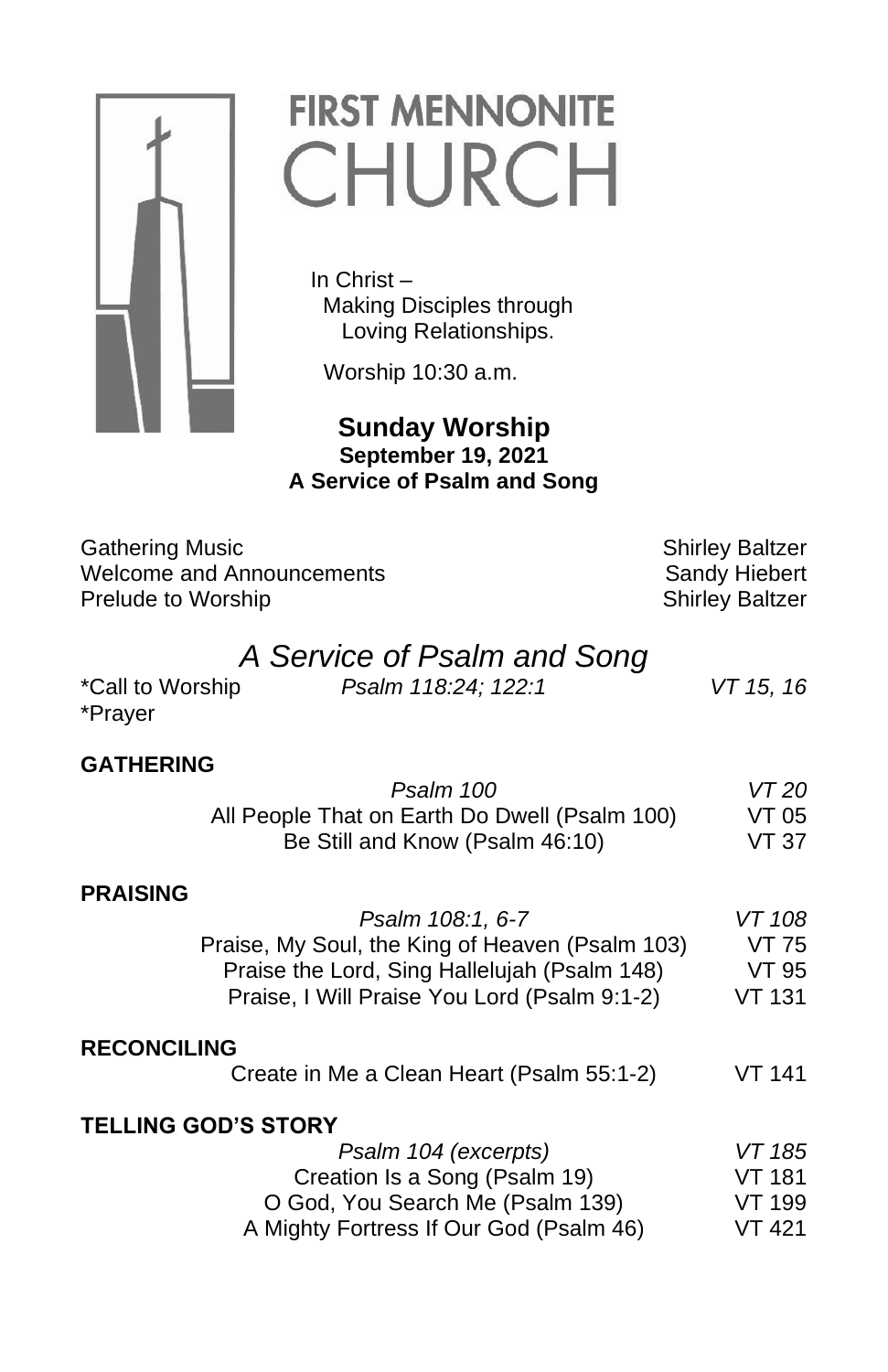| <b>CONFESSING FAITH</b>    |                                                              |                        |  |
|----------------------------|--------------------------------------------------------------|------------------------|--|
|                            | The Lord Is My Light (Psalm 27:1, 5, 14)                     | VT 437                 |  |
| <b>SHARING OUR STORIES</b> |                                                              |                        |  |
|                            | As a Deer in Want of Water (Psalm 42)<br>Psalm 104:24, 27-30 | VT 552                 |  |
|                            | Blessed Be Your Name (Psalm 104:24-30)                       | VT 637.                |  |
| <b>PRAYING</b>             | Sharing Our Joys and Concerns                                | Pastor Tom             |  |
|                            | My God, My God (Psalm 22)                                    | VT 696                 |  |
|                            | Shepherd Me, O God (Psalm 23)                                | <b>VT 744</b>          |  |
| <b>SENDING</b>             |                                                              |                        |  |
|                            | Psalm 126: (1-4), 5-6                                        | VT 821                 |  |
|                            | Lead Me Forth (Psalm 5:8 and 4:8)                            | VT 837                 |  |
|                            | You Shall Go Out with Joy (Psalm 126:5-6; 47:1; 98:8)        | VT 847                 |  |
| Postlude                   |                                                              | <b>Shirley Baltzer</b> |  |

*A WARM WELCOME TO ALL who are gathered to worship, wherever you are, and whenever you watch this service!*

**COVID-19 protocols:** The FMC Covid response team is urging the following regarding the Covid virus: 1. Masks are required when we gather indoors, 2. FMC should reduce capacity in the sanctuary and fellowship hall to 50%.

**The FMC Ministries Council has set Sunday, October 3, for a brief congregational meeting following the Sunday worship service.** At this time, a yes or no vote of members will be taken answering the question: Do you wish Pastor Tom to be affirmed for a second three-year term as lead pastor of First Mennonite Church? Our constitution specifies: "A lead pastor is called by affirmation of at least a two-thirds majority of the members present at a congregational meeting and the absentee ballots." Those members who anticipate they cannot be present for that meeting may arrange with Kara Unruh to submit their ballot during the week prior to October 3. A transcript of prepared remarks and discussion comments from the congregational meeting of September 8 is available. FMC members are also encouraged to review the Pastor/Congregation Review document by Marv Zehr (April 15, 2021) and the Amended Final Assessment Report by KIPCOR (August 19, 2021). These will be available in the church office.